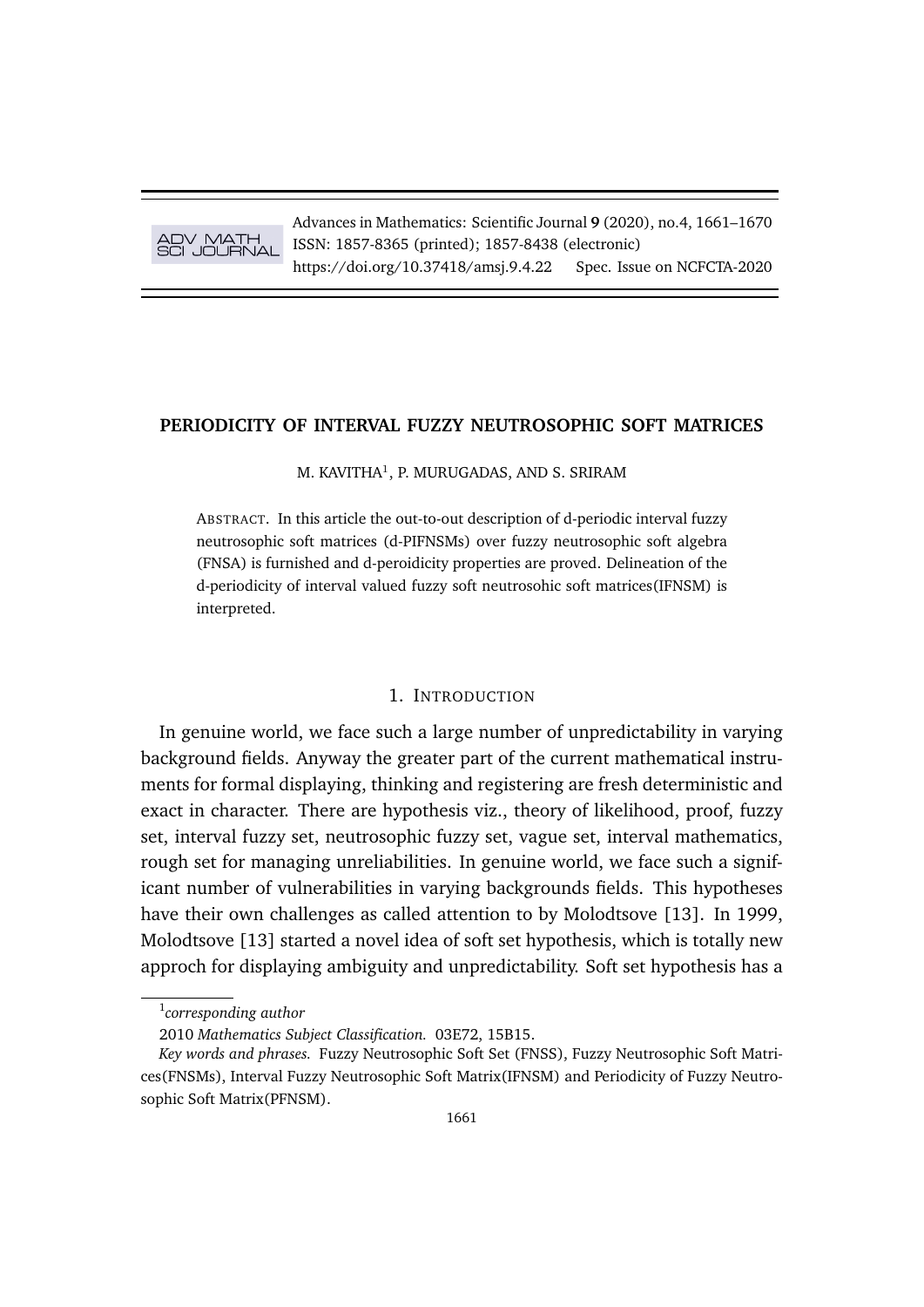rich potential for application in tackling useful issues in financial aspects, sociology, clinical science ect. Later on Maji et.al, [11] have proposed the hypothesis of fuzzy soft set. Maji et.al, [10] stretched out soft sets to intuitionistics fuzzy soft sets.

Intuitionistic fuzzy matrix sums up the fuzzy matrix presented by Thomsom [15]. In [2] Borah et.al, extented fuzzy soft matrix hypothesis and its application. Likewise, [14], Rajarajeswari et.al, proposed new definitions for intuitionistic fuzzy soft matrices and its sort. Sumathi and Arokiarani [1] presented new procedure on fuzzy neutrosophic soft matrices. First time Kavitha et.al, [3–6] presented the idea of one of a unique solvability of max-min operation through FNSM condition  $Ax = b$  and clarified strong regularity of FNSMs over FNSA and processing the greatest X-eigenvector of FNSM. They additionally presented on the power of FNSM framework. In Murugadas [8, 9] et.al, presented Monotone interval fuzzy neutrosophic soft eigenproblem and Monotone fuzzy neutrosophic soft eigenspace structure in max-min algebra. Uma et.al, [16], presented two kinds of fuzzy neutrosophic soft matrices.

The point of this paper is to portray purported d-periodicity of FNSMs with vague information (IFNSMs))and to produce algorithms for checking the corresponding properties of IFNSMs.

#### 2. PRELIMINARIES AND BACKGROUNDS

For basic definition and illustrations about neutrosophic set, neutrosophic soft set, FNSMs see [5, 6].

The FNSA N is the triplet  $(N, \oplus, \otimes)$ , where  $(N, \leq)$  is a bounded linearly ordered set with binary operations maximum and minimum, denoted by  $\otimes$ ,  $\oplus$ . Throughout the paper  $J$  represents an index set.

The least element in N will be denoted by  $\langle 0, 0, 1 \rangle$ , the greatest one by  $\langle 1, 1, 0 \rangle$ . For  $\le$  relation, strongly connected component  $K$ , threshold digraph (TDG), period  $K$  and period for FNSM see [7].

For any  $n \in J$ ,  $\mathcal{N}_{(n,n)}$  denotes the set of all square matrices of order n and  $\mathcal{N}_{(n)}$ the set of all n-dimensional column vectors over FNSA.

For a FNSM  $A \in \mathcal{N}_{(n,n)}$  the symbol  $G(A) = (N, E_G)$  stands for a complete, arc-weighted digraph associated with A, i.e., the node set of  $G(A)$  is N, and the capacity of any are  $(i, j)$  is  $\langle a_{ij}^T, a_{ij}^I, a_{ij}^F \rangle$ . Let  $\phi \neq \tilde{N} \subset N$ .  $G/\tilde{N}$  stands for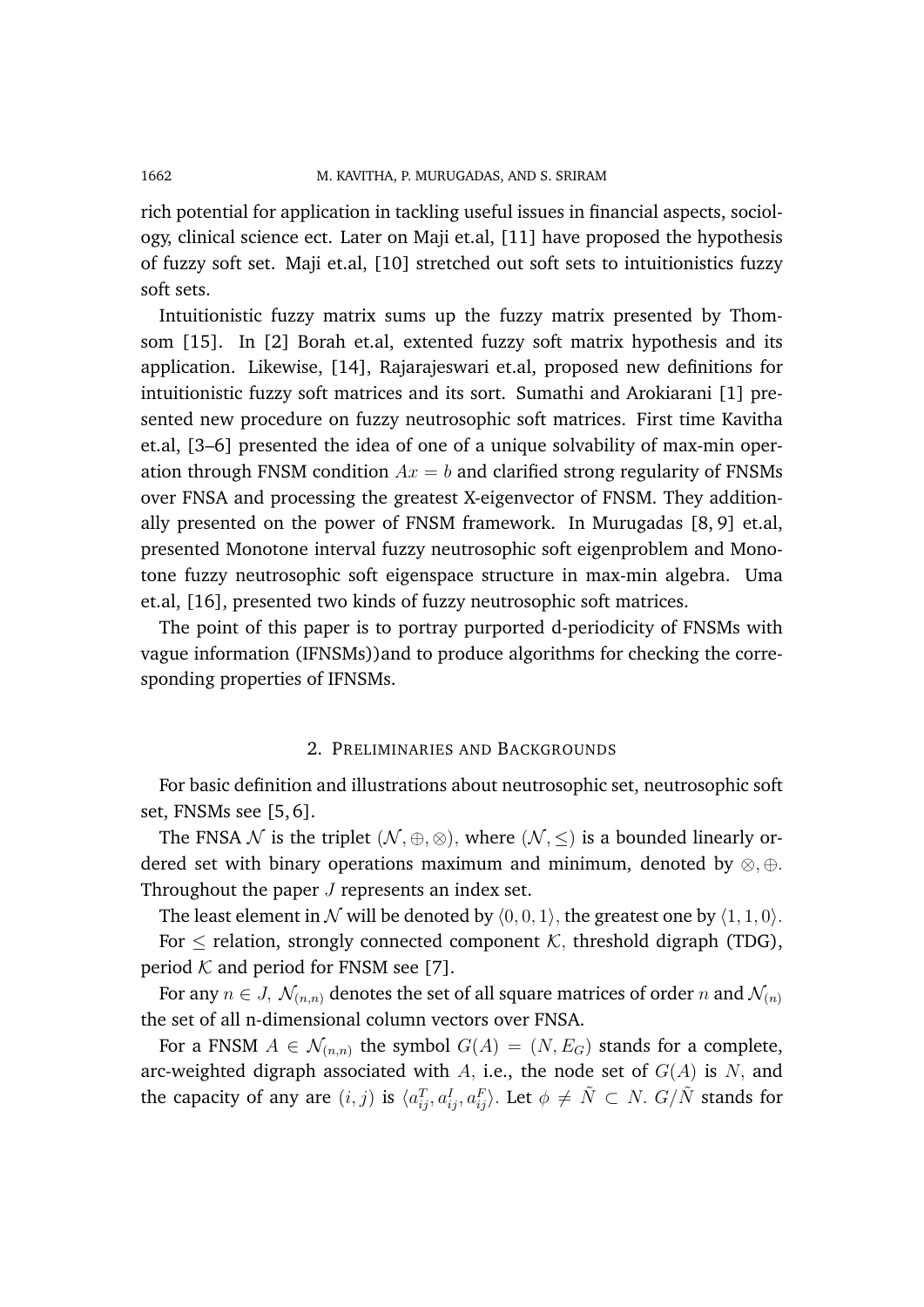the subdigraph of digraph  $G(A) = (N, E_G)$  with the node set N and arc set  $E_{G/\tilde{N}} = \{(i, j) \in E_G; i, j \in \tilde{N}\}\$ . If K is trivial, then the period  $\mathcal{P}(\mathcal{K}) = 1$ . By  $\mathcal{S}^*(G)$  we denote the set of all non-trivial strongly connected components of G. The set of all strongly connected components of G is denoted by  $\mathcal{S}(G)$ .  $\mathcal{P}(A)$ denote the period FNSM A

**Theorem 2.1.** [7] Let  $A, C \in \mathcal{N}_{(n,n)}$ . Let  $\langle h^T, h^I, h^F \rangle, \langle h_1^T, h_1^I, h_1^F \rangle, \langle h_2^T, h_2^I, h_2^F \rangle \in \mathcal{N}$ . (i) If  $A \leq C$  then  $G(A, \langle h^T, h^I, h^F \rangle) \subseteq G(C, \langle h^T, h^I, h^F \rangle)$ , (ii) if  $\langle h_1^T, h_1^I, h_1^F \rangle < \langle h_2^T, h_2^I, h_2^F \rangle$  then  $G(A, \langle h_2^T, h_2^I, h_2^F \rangle) \subseteq G(A, \langle h_1^T, h_1^I, h_1^F \rangle)$ .

**Theorem 2.2.** [7] Let  $A \in \mathcal{N}_{(n,n)}$ ,  $d \in \mathbb{N}$ . Then

- (i)  $\mathcal{P}(A) \mid d \Leftrightarrow (\forall \langle h^T, h^I, h^F \rangle \in \mathcal{N})(\forall \mathcal{K} \in \mathcal{S}^*(G(A, \langle h^T, h^I, h^F \rangle)))\text{per }\mathcal{K} \mid d,$
- (ii) per  $A = lcm\{per\mathcal{K}\}\;$ ;  $\mathcal{K} \in \mathcal{S}^*(A)\}.$

### 3. PERIODICITY OF INTERVAL FNSMS

In this section we shall deal with FNSMs with interval elements. Similarly to [8] we define an IFNSM **A**.

**Definition 3.1.** Let  $\underline{A}, A \in \mathcal{N}_{(n,n)}, \ \underline{A} \leq A$ . An IFNSM **A** with bounds  $\underline{A}$  and  $A$  is *defined as follows*

$$
\mathbf{A} = [\underline{A}, \overline{A}] = \{ A \in \mathcal{N}_{(n,n)}; \ \underline{A} \le A \le \overline{A} \}.
$$

**Definition 3.2.** An IFNSM A is called Possibly d-periodic if there exists FNSM  $A \in \mathbf{A}$ *such that*  $\mathcal{P}(A) \mid d$ , *Universally d-periodic if for each FNSM*  $A \in \mathbf{A} \mathcal{P}(A) \mid d$  *holds.* 

3.1. **Possible d-periodic(PDP).** In this part we will prove a sufficient and necessary condition for an IFNSM to be possibly d-periodic and find the FNSM  $A \in \mathbf{A}$  such that  $\mathcal{P}(A) \mid d$  in positive case.

**Theorem 3.1.** Let 
$$
G' \subseteq G
$$
,  $K \in S^*(G)$  and  $K' \in S^*(G'/N_K)$ . Then  $\mathcal{P}(\mathcal{K}) | \mathcal{P}(\mathcal{K}')$ .

*Proof.* Since  $\{l(c); c \text{ is a cycle from } \mathcal{K}'\} \subseteq \{l(\tilde{c}); \tilde{c} \text{ is a cycle from } \mathcal{K})\}$  we have  $\mathcal{P}(\mathcal{K}) = \text{gcd}\{l(c); c \text{ is a cycle from } \mathcal{K}\}\mid \text{gcd}\{l(\tilde{c}; \tilde{c} \text{ is a cycle from } \mathcal{K}')\} =$  $\mathcal{P}(\mathcal{K}^{'})$  $\Box$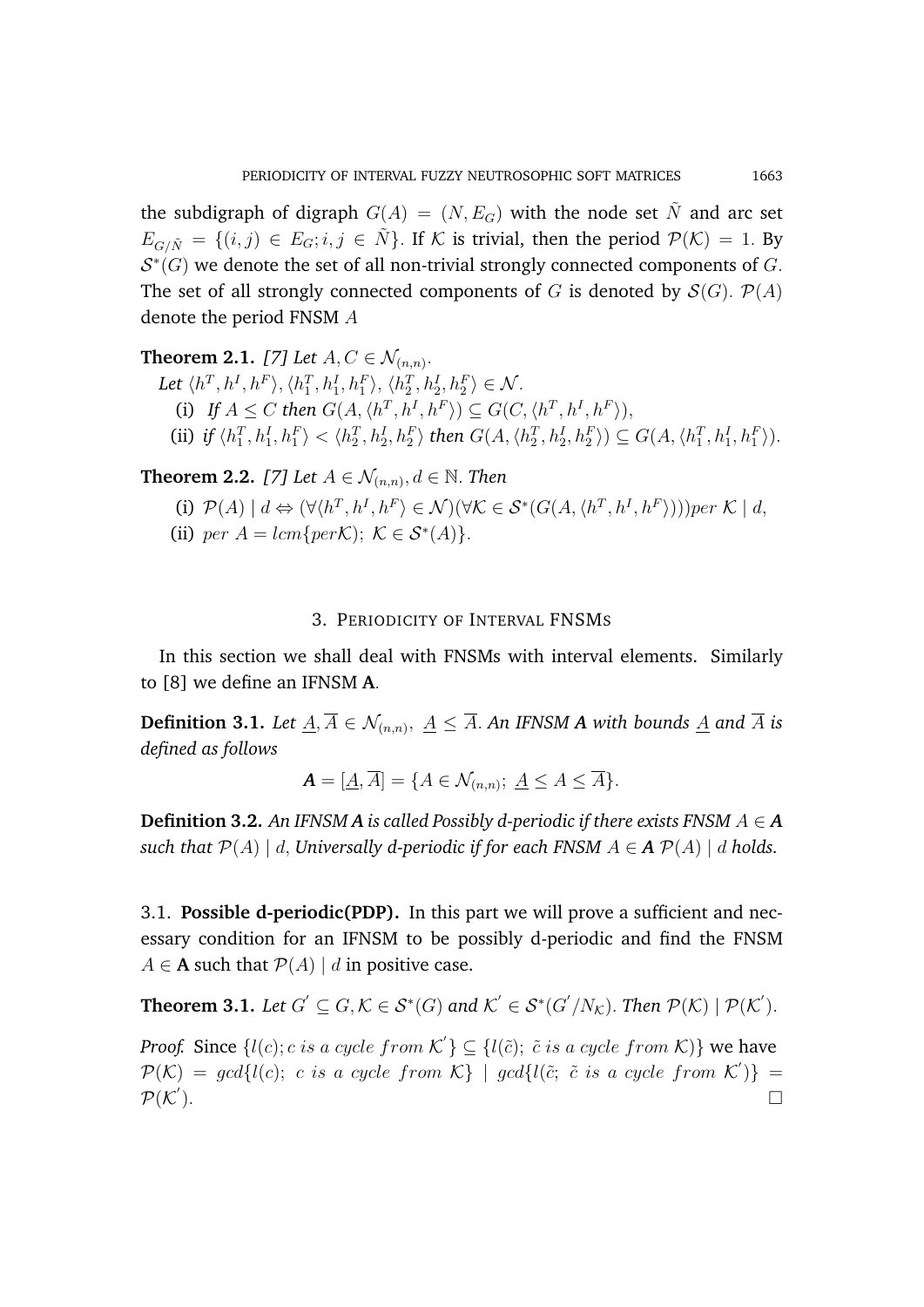1664 M. KAVITHA, P. MURUGADAS, AND S. SRIRAM

Denote  $H = \{ \langle \overline{a}_{ij}^T, \overline{a}_{ij}^I, \overline{a}_{ij}^F \rangle; i,j \in J \} = \{ \langle h^T, h^I, h^F \rangle^1, \langle h^T, h^I, h^F \rangle^2, \dots,$  $\langle h^T, h^I, h^F \rangle^r$ } where  $\langle h^T, h^I, h^F \rangle^1 > \langle h^T, h^I, h^F \rangle^2 > \ldots > \langle h^T, h^I, h^F \rangle^r$ .

**Lemma 3.1.** For all  $\langle h^T, h^I, h^F \rangle \in H$  and for every  $\mathcal{K} \in \mathcal{S}^*(G(\overline{A}, \langle h^T, h^I, h^F \rangle))$  $\mathsf{such}\; \mathsf{that}\; \mathcal{P}(\mathcal{K}) \;\nmid\; d$  the digraph  $G(\underline{A},\langle h^T,h^I,h^F\rangle)/N_\mathcal{K}$  be acyclic. Then for all  $k, l \in J$  such that  $l \leq k \leq r$  holds  $\mathcal{P}(\mathcal{K}')$  | d for each  $\mathcal{K}' \in \mathcal{S}^*(G(A^{(k)}, \langle h^T, h^I, h^F \rangle^{(l)})).$ 

*Proof.* By mathematical induction on k.

(i) For  $k = 1$  we show that  $\mathcal{P}(\mathcal{K}') \mid d$  for each  $\mathcal{K}' \in \mathcal{S}^*(G(A^{(1)}, \langle h^T, h^I, h^F \rangle)^{(1)}).$ Let  $\mathcal{K}^1,\mathcal{K}^2,\ldots,\mathcal{K}^m\in\mathcal{S}^*(G(\overline{A},\langle h^T,h^I,h^F\rangle^{(1)}))$  such that  $\mathcal{P}(\mathcal{K}^s)\mid d,s=1,2,\ldots,m.$ We have,  $K^s \in \mathcal{S}^*(G(A^{(1)}, \langle h^T, h^I, h^F \rangle^{(1)}))$  for  $s \leq m$ .

Moreover  $S^*(G(A^{(1)}, \langle h^T, h^I, h^F \rangle^{(1)})) = \{K^1, K^2, \ldots, K^m\}$ . Necessarily  $\mathcal{P}(\mathcal{K}')$ *d* for each  $K' \in \mathcal{S}^*(G(A^{(1)}, \langle h^T, h^I, h^F \rangle^{(1)})).$ 

(ii) If  $\mathcal{P}(\mathcal{K}')$  | d for each  $\mathcal{K}' \in \mathcal{S}^*(G(A^{(k)}, \langle h^T, h^I, h^F \rangle^{(l)})), l \leq k$ . It is obvious that  $G(A^{(k+1)},\langle h^T,h^I,h^F\rangle^{(l)})$  and  $G(A^{(k)},\langle h^T,h^I,h^F\rangle^{(l)})$  are same for all  $l \in J, l \leq k$ .

Inevitably,  $\mathcal{P}(\mathcal{K}')$  | d for each  $\mathcal{K}' \in \mathcal{S}^*(G(A^{(k+1)}, \langle h^T, h^I, h^F \rangle^{(l)})), l \leq k$ . The proof of  $\mathcal{P}(\mathcal{K}')$  | d for each  $\mathcal{K}' \in \mathcal{S}^*(G(A^{(k+1)}, \langle h^T, h^I, h^F \rangle^{(l)}))$  follows from the fact that:

$$
\mathcal{S}^*(G(A^{(k)}, \langle h^T, h^I, h^F \rangle^{(k+1)})) = \{ \mathcal{K} \in (G(\overline{A}, \langle h^T, h^I, h^F \rangle^{(k+1)})); \ \mathcal{P}(\mathcal{K}) \mid d \}.
$$

**Theorem 3.2.** An IFNSM **A** is PDP if and only if for each  $\langle h^T, h^I, h^F \rangle \in H$  and for  $\mathcal{R} \quad \in \quad \mathcal{S}^*(G(\overline{A},\langle h^T,h^I,h^F \rangle))$  such that  $\mathcal{P}(\mathcal{K}) \quad \nmid \quad d$  the digraph  $G(\underline{A}, \langle h^T, h^I, h^F \rangle)/N_{\mathcal{K}}$  is acyclic.

*Proof.* If  $\langle h^T, h^I, h^F \rangle \in H$  and  $\mathcal{K} \in \mathcal{S}^*(G(\overline{A}, \langle h^T, h^I, h^F \rangle))$  such that  $\mathcal{P}(\mathcal{K}) \neq d$ and the digraph  $G(\underline{A}, \langle h^T, h^I, h^F \rangle)/N_{\mathcal{K}} \subseteq \mathcal{K}$  has a cycle  $c$ . Let  $A \in \mathbf{A}$  be fixed. As  $G(\underline{A},\langle h^T,h^I,h^F$  $\subseteq$   $G(A, \langle h^T, h^I, h^F \rangle)$ there exists  $\mathcal{K}' \in \mathcal{S}^*(G(A, \langle h^T, h^I, h^F \rangle))$  such that  $c \in \mathcal{K}'.$ 

Since

$$
G(A, \langle h^T, h^I, h^F \rangle) \subseteq G(\overline{A}, \langle h^T, h^I, h^F \rangle),
$$

and  $\mathcal{K}' \in \mathcal{S}^*(G(A, \langle h^T, h^I, h^F \rangle / N_{\mathcal{K}}))$  by Theorem 2.2 we get  $\mathcal{P}(\mathcal{K}) \mid \mathcal{P}(\mathcal{K}')$  and so  $\mathcal{P}(\mathcal{K}') \neq d$ . From Theorem 2.2,  $\mathcal{P}(A) \neq d$ . Consequently the IFNSM **A** is not PDP.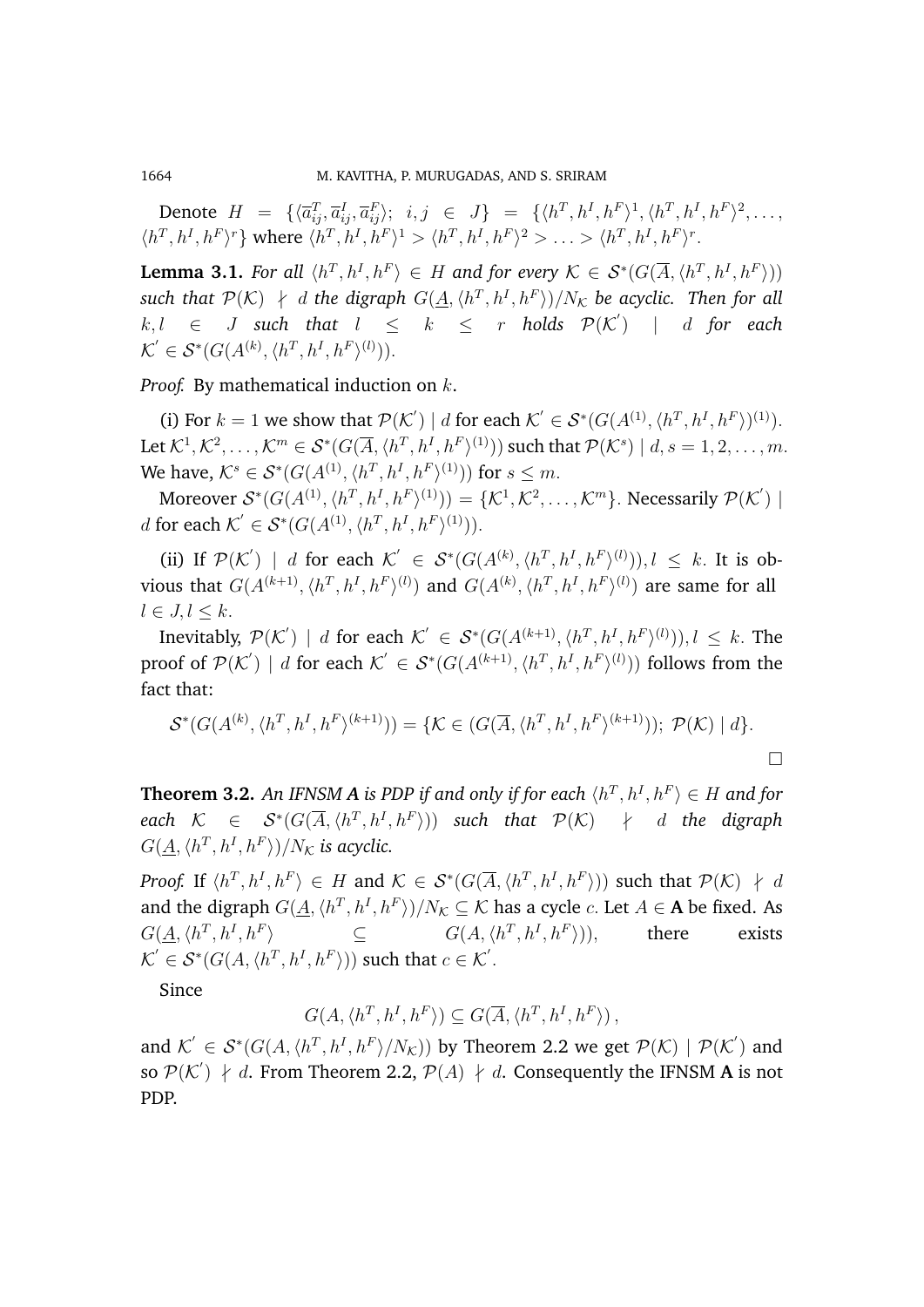For the reverse part, if  $G(\underline{A},\langle h^T,h^I,h^F\rangle)/N_\mathcal{K}$  is acyclic for all  $\langle h^T,h^I,h^F\rangle\in H$ and for every  $\mathcal{K} \in \mathcal{S}^*(G(\overline{A}, \langle h^T, h^I, h^F \rangle))$  such that  $\mathcal{P}(\mathcal{K}) \neq d$ . We shall setup a FNSM  $A^* \in \mathbf{A}$  such that  $\mathcal{P}(A^*) \mid d$ .

Initially raise an auxiliary sequence of FNSMs  $\{A^{(k)}\}_{k=0}^r=\{(\langle a_{ij}^T,a_{ij}^I,a_{ij}^F\rangle^{(k)})\}_{k=0}^r$ recurrently as follows.

$$
\langle a_{ij}^T, a_{ij}^I, a_{ij}^F \rangle^{(0)} = \langle \underline{a}_{ij}^T, \underline{a}_{ij}^I, \underline{a}_{ij}^F \rangle^{(s)} \text{ for each } i,j \in N,
$$

$$
\langle a_{ij}^T, a_{ij}^I, a_{ij}^F \rangle^{(k+1)} = \begin{cases} \langle h^T, h^I, h^F \rangle^{(k+1)}, (i,j) \in U_{s \in M} E_{\mathcal{K}^s} \\[1ex] \langle a_{ij}^T, a_{ij}^I, a_{ij}^F \rangle^{(k)} < \langle h^T, h^I, h^F \rangle^{(k+1)}, \langle a_{ij}^T, a_{ij}^I, a_{ij}^F \rangle^{(k)}, \text{otherwise}, \end{cases}
$$

for each  $k\in J$ , where  $\mathcal{K}^1,\mathcal{K}^2,\ldots,\mathcal{K}^m\in\mathcal{S}^*(G(\overline{A},\langle h^T,h^I,h^F\rangle^{(k+1)}))$  are such that  $\mathcal{P}(\mathcal{K}^s) \mid d \text{ for } s = 1, 2, ..., m.$ 

By the previous lemma 3.1. for  $k = r$ , we get  $\mathcal{P}(\mathcal{K})$  | d for each  $\mathcal{K} \in \mathcal{S}^*(G(A^{(r)},\langle h^T,h^I,h^F\rangle^{(l)}))$  and  $l \leq r$ . Let  $A^* = A^{(r)}$ . Since  $G(\overline{A},\langle h^T,h^I,h^F\rangle^{(r)})$  is complete,  $\langle a^T_{ij},a^I_{ij},a^F_{ij}\rangle^*\geq \langle h^T,h^I,h^F\rangle^{(r)}$  for each  $i,j\in J,$ then  $\mathcal{P}(A^*) \mid d$  if we show that  $\mathcal{P}(\mathcal{K}') \mid d$  for each  $\mathcal{K}' \in \mathcal{S}^*(G(A^*, \langle a_{ij}^T, a_{ij}^T, a_{ij}^F \rangle^*)),$ for  $i,j\in N$  such that  $\langle a_{ij}^T,a_{ij}^I,a_{ij}^F\rangle^*>\langle h^T,h^I,h^F\rangle^{(r)},$   $\langle a_{ij}^T,a_{ij}^I,a_{ij}^F\rangle^*\notin H.$ 

Evidently  $G(A^*,\langle a_{ij}^T,a_{ij}^I,a_{ij}^F\rangle^*)\;=\;G(A^*,\langle h^T,h^I,h^F\rangle^{(p)})$  where  $p\;\in\;J$  is such that  $\langle h^T, h^I, h^F \rangle^{(p+1)} < \langle a_{ij}^T, a_{ij}^I, a_{ij}^F \rangle^* < \langle h^T, h^I, h^F \rangle^{(p)}$ . Thus  $\mathcal{P}(\mathcal{K}') \mid d$  for each  $\mathcal{K}^{'}\in\mathcal{S}^*(G(A^*,\langle a_{ij}^T,a_{ij}^I,a_{ij}^F\rangle^*)), i,j\in N.$  Accordingly  $\mathcal{P}(A^*)\mid d$  from Theorem 2.2. Thus the IFNSM **A** is a PDP.

Let us consider the following IFNSM to illustrate the Possible d-periodicity .

**Example 1.** Let  $O = \langle 0, 0, 1 \rangle$ ,  $I = \langle 1, 1, 0 \rangle$  and  $A = [\underline{A}, \overline{A}]$ 

$$
\overline{A} = \begin{bmatrix}\n\langle 0, 0, 1 \rangle & \langle 0.4 \ 0.3 \ 0.6 \rangle & \langle 0, 0, 1 \rangle & \langle 0.5, 0.4, 0.6 \rangle & \langle 0, 0, 1 \rangle \\
\langle 0.2, 0.1, 0.8 \rangle & \langle 0, 0, 1 \rangle & \langle 0.3, 0.2, 0.7 \rangle & \langle 0, 0, 1 \rangle & \langle 0, 0, 1 \rangle \\
\langle 0.3, 0.2, 0.7 \rangle & \langle 0, 0, 1 \rangle & \langle 0.2, 0.1, 0.8 \rangle & \langle 0, 0, 1 \rangle & \langle 0, 0, 1 \rangle \\
\langle 0, 0, 1 \rangle & \langle 0, 0, 1 \rangle & \langle 0, 0, 1 \rangle & \langle 0.1, 0.1, 0.9 \rangle & \langle 0.2, 0.1, 0.8 \rangle \\
\langle 0, 0, 1 \rangle & \langle 0, 0, 1 \rangle & \langle 0.1, 0.1, 0.9 \rangle & \langle 0.2, 0.1, 0.8 \rangle & \langle 0, 0, 1 \rangle \end{bmatrix}
$$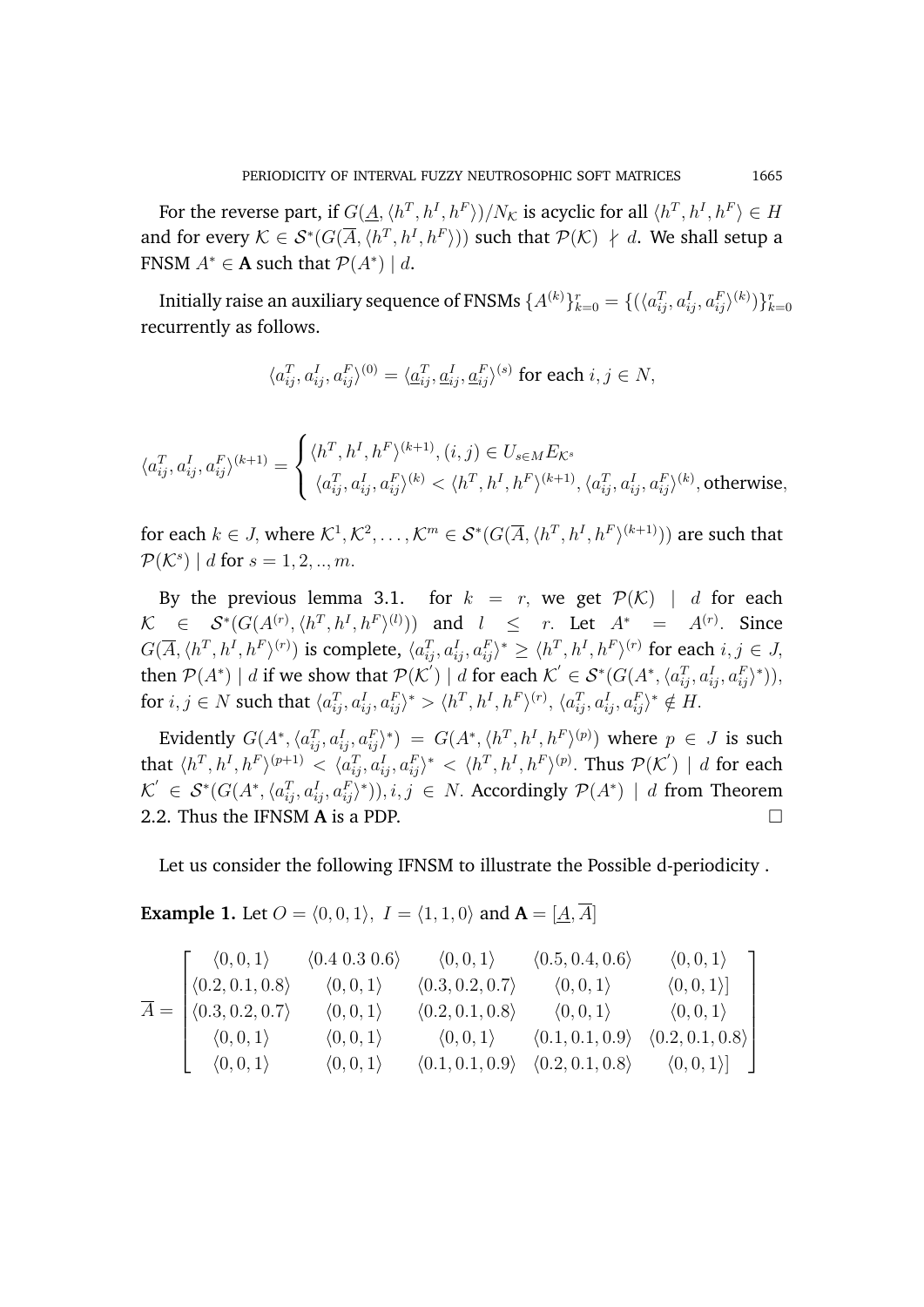1666 M. KAVITHA, P. MURUGADAS, AND S. SRIRAM

$$
\underline{A} = \begin{bmatrix} \langle 0, 0, 1 \rangle & \langle 0.3 \ 0.2 \ 0.2, 0.1, 0.8 \rangle & \langle 0, 0, 1 \rangle & \langle 0, 0, 1 \rangle & \langle 0, 0, 1 \rangle \\ \langle 0.2, 0.1, 0.8 \rangle & \langle 0, 0, 1 \rangle & \langle 0.2, 0.1, 0.8 \rangle & \langle 0, 0, 1 \rangle & \langle 0, 0, 1 \rangle \\ \langle 0.2, 0.1, 0.8 \rangle & \langle 0, 0, 1 \rangle & \langle 0, 0, 1 \rangle & \langle 0, 0, 1 \rangle & \langle 0, 0, 1 \rangle \\ \langle 0, 0, 1 \rangle & \langle 0, 0, 1 \rangle & \langle 0, 0, 1 \rangle & \langle 0, 0, 1 \rangle & \langle 0.1, 0.1, 0.9 \rangle \\ \langle 0, 0, 1 \rangle & \langle 0, 0, 1 \rangle & \langle 0.1, 0.1, 0.9 \rangle & \langle 0.2, 0.1, 0.8 \rangle & \langle 0, 0, 1 \rangle \end{bmatrix}
$$



FIGURE 1. Threshold digraphs  $\langle h^T, h^I, h^F \rangle^{(3)} = \langle 0.3 \ 0.2 \ 0.7 \rangle$ 

For  $\langle h^T, h^I, h^F \rangle^{(1)} = \langle 0.5, 0.4, 0.6 \rangle$  and  $\langle h^T, h^I, h^F \rangle^{(2)} = \langle 0.4, 0.3, 0.6 \rangle$ ,

$$
G(\overline{A}, \langle h^T, h^I, h^F \rangle^{(1)}), \qquad G(\overline{A}, \langle h^T, h^I, h^F \rangle^{(2)})
$$

are acyclic, so  $A^1 = A^2 = A$ .

For  $\langle h^T, h^I, h^F \rangle^{(3)} = \langle 0.3 \ 0.2 \ 0.7 \rangle,$   $G(\overline{A}, \langle h^T, h^I, h^F \rangle^{(3)})$  are presented in Figure 1.

Certainly  $G(\overline{A}, \langle h^T, h^I, h^F \rangle^{(3)})$  has exactly one element in  $S^*$  with period  $\mathcal{P}(\mathcal{K}) = 3 \neq 4$ . As  $G(\underline{A}, 3)/N_{\mathcal{K}}$  is acyclic, which satisfy the Theorem 2.2 and  $A^{(3)} = \underline{A}$ . For  $\langle h^T, h^I, h^F \rangle^{(4)} = \langle 0.2, 0.1, 0.8 \rangle$  there are two elements in  $\mathcal{S}^*(G(\overline{A},\langle h^T,h^I,h^F\rangle^{(4)}))$  :  $\mathcal{K}_1$  with  $N_{\mathcal{K}_\zeta(1)} = \{1,2,3\}, \mathcal{P}(\mathcal{K}_1) = 1$  and  $\mathcal{K}_2$  with  $N_{K_2} = \{4, 5\}, \mathcal{P}(\mathcal{K}_2) = 2$  (see Figure 2). As  $\mathcal{P}(\mathcal{K}_1)$  | 4 and  $\mathcal{P}(\mathcal{K}_2)$  | 4 we calculate the FNSM  $A^{(4)}$  from  $A^{(3)}$  by increasing elements  $\langle a_{33}^T, a_{33}^I, a_{33}^F \rangle^{(3)}$  and  $\langle a_{45}^T, a_{45}^I, a_{45}^F \rangle^{(3)}$  to  $\langle 0.2, 0.1, 0.8 \rangle$ . In Figure 3 we see for  $\langle h^T, h^I, h^F \rangle^{(5)} = 1$  the  $G(\overline{A}, 1)$  is strongly connected with period equal to one, so we compute the FNSM  $A^{(5)}$  from  $A^{(4)}$  by increasing elements  $\langle a_{14}^T, a_{14}^I, a_{14}^F \rangle^{(4)}$  and  $\langle a_{44}^T, a_{44}^I, a_{44}^F \rangle^{(4)}$ to  $(0.1, 0.1, 0.9)$ .

We get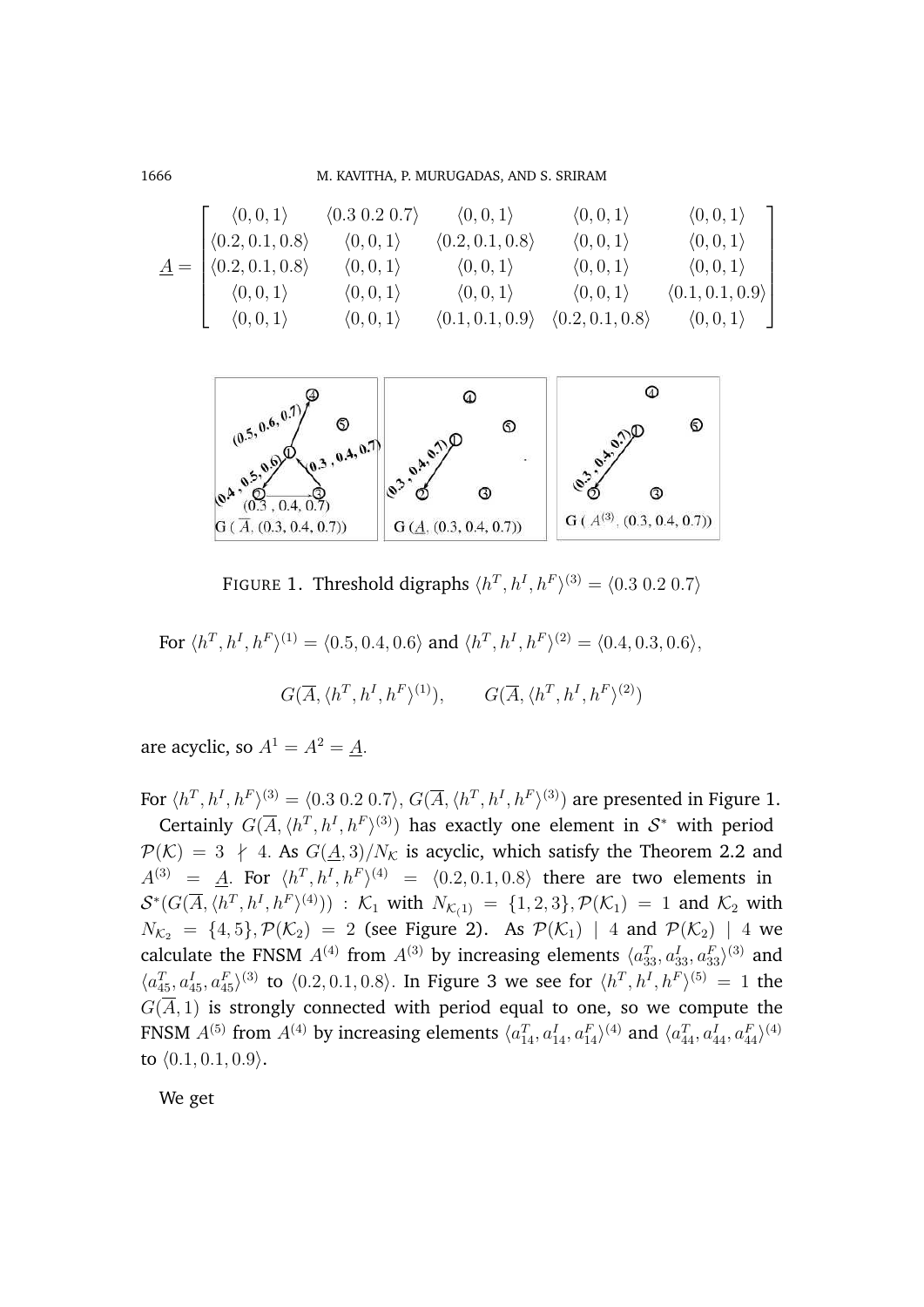PERIODICITY OF INTERVAL FUZZY NEUTROSOPHIC SOFT MATRICES 1667

|             | $\langle 0, 0, 1 \rangle$       | (0.3 0.2 0.7)                   | $\langle 0,0,1\rangle$          | $\langle 0,0,1\rangle$            | $\langle 0,0,1\rangle$          |  |
|-------------|---------------------------------|---------------------------------|---------------------------------|-----------------------------------|---------------------------------|--|
|             | $\langle 0.2, 0.1, 0.8 \rangle$ | $\langle 0,0,1\rangle$          | $\langle 0.2, 0.1, 0.8 \rangle$ | $\langle 0,0,1\rangle$            | $\langle 0,0,1\rangle ]$        |  |
| $A^{(4)}$   | $\langle 0.2, 0.1, 0.8 \rangle$ | $\langle 0,0,1\rangle$          | $\langle 0.2, 0.1, 0.8 \rangle$ | $\langle 0,0,1\rangle$            | $\langle 0,0,1\rangle$          |  |
|             | $\langle 0,0,1\rangle$          | $\langle 0,0,1\rangle$          | $\langle 0,0,1\rangle$          | $\langle 0,0,1\rangle$            | $\langle 0.2, 0.1, 0.8 \rangle$ |  |
|             | $\langle 0,0,1\rangle$          | $\langle 0,0,1\rangle$          | $\langle 0.1, 0.1, 0.9 \rangle$ | $\langle 0.2, 0.1, 0.8 \rangle$   | $\langle 0,0,1\rangle$          |  |
|             |                                 |                                 |                                 |                                   |                                 |  |
|             | $\langle 0,0,1\rangle$          | $\langle 0.3, 0.2, 0.7 \rangle$ | $\langle 0,0,1\rangle$          | $\langle 0.1,\!0.1,\!0.9 \rangle$ | $\langle 0,0,1\rangle$          |  |
|             | $\langle 0.2, 0.1, 0.8 \rangle$ | $\langle 0,0,1\rangle$          | $\langle 0.2, 0.1, 0.1 \rangle$ | $\langle 0,0,1\rangle$            | $\langle 0,0,1\rangle$          |  |
| $A^{(5)} =$ | $\langle 0.2, 0.1, 0.8 \rangle$ | $\langle 0,0,1\rangle$          | $\langle 0.2, 0.1, 0.8 \rangle$ | $\langle 0,0,1\rangle$            | $\langle 0,0,1\rangle$          |  |
|             | $\langle 0,0,1\rangle$          | $\langle 0,0,1\rangle$          | $\langle 0,0,1\rangle$          | $\langle 0.1,\!0.1,\!0.9 \rangle$ | $\langle 0.2, 0.1, 0.8 \rangle$ |  |
|             | $\langle 0,0,1\rangle$          | $\langle 0,0,1\rangle$          | $\langle 0.1, 0.1, 0.9 \rangle$ | $\langle 0.2, 0.1, 0.8 \rangle$   | $\langle 0,0,1\rangle$          |  |

For  $\langle h^T, h^I, h^F \rangle^{(6)} = \langle 0, 0, 1 \rangle$  the  $G(\overline{A}, \langle 0, 0, 1 \rangle)$  is complete and  $A^{(6)} = A^{(5)}$ . Since  $\mathcal{P}(A^{(5)}) = 2 \mid 4$ , the FNSM  $A^{(5)}$  is d-periodic and so IFNSM **A** is possibly d-periodic.



FIGURE 2. Threshold digraphs for  $\langle h^T, h^I, h^F \rangle^{(4)} = \langle 0.2, 0.3, 0.8 \rangle$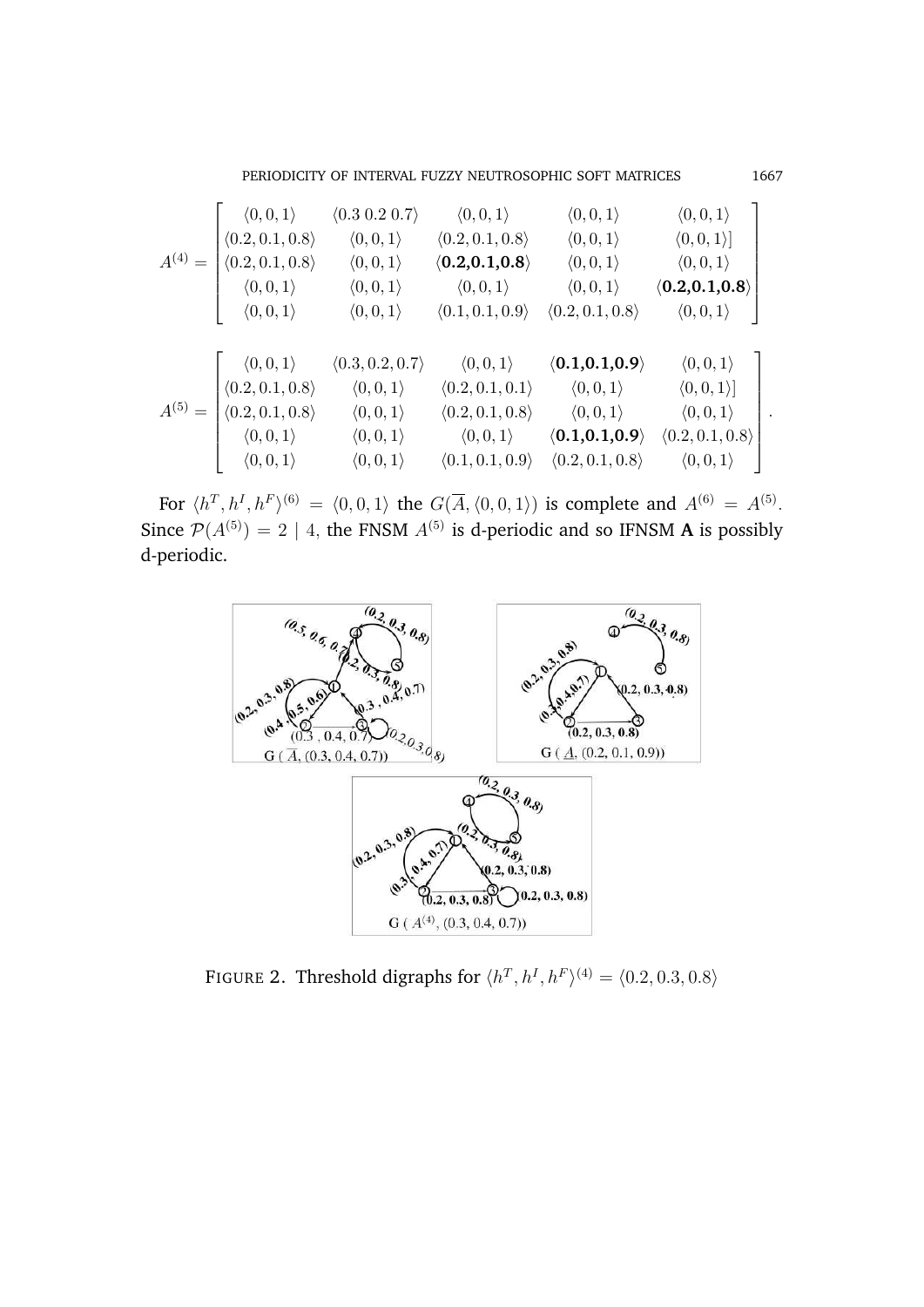

FIGURE 3. Threshold digraphs for  $\langle h^T, h^I, h^F \rangle^5 = \langle 0.1, 0.2, 0.9 \rangle$ 

# 4. UNIVERSAL D-PERIODICITY

In this part we concentrate on if and only if constraints for an IFNSM to be universally d-periodic (UDP).

For a given  $\langle h^T, h^I, h^F \rangle \in H$  let us denote  $N^h = N \setminus \bigcup_{j=1}^s N_{\mathcal{K}^j},$  if  $\mathcal{S}^*(G(\underline{A},\langle h^T,h^I,h^F\rangle))=\{\mathcal{K}^1,\ldots,\mathcal{K}^s\}.$ 

**Theorem 4.1.** *Let A be an IFNSM. Then A is UDP if and only if*  $\mathcal{P}(\underline{A}) \mid d$  and  $(\forall \langle h^T, h^I, h^F \rangle \in H)(\forall c \in G(\overline{A}, \langle h^T, h^I, h^F \rangle)/N^h)[l(c) \mid d].$ 

*Proof.* For  $\mathcal{P}(\underline{A}) \: \nmid \: d$  or there exist  $\langle h^T, h^I, h^F \rangle \in H$  and  $c \in G(\overline{A}, \langle h^T, h^I, h^F \rangle)/N^h$ such that  $l(c) \nmid d$ .

If  $P(A)$  ∤ d then **A** is not universally d-periodic.

As the second case we setup the FNSM  $\tilde{A} = (\langle \tilde{a}_{ij}^T, \tilde{a}_{ij}^I, \tilde{a}_{ij}^F \rangle)$  as follows:

$$
\langle \tilde{a}_{ij}^T, \tilde{a}_{ij}^I, \tilde{a}_{ij}^F \rangle = \begin{cases} \langle \overline{a}_{ij}^T, \overline{a}_{ij}^I, \overline{a}_{ij}^F \rangle \; if \; (i, j) \in c, \\ \langle \underline{a}_{ij}^T, \underline{a}_{ij}^I, \underline{a}_{ij}^F \rangle \; otherwise. \end{cases}
$$

There exists  $\mathcal{K}^* \in \mathcal{S}^*G(\tilde{A}, \langle h^T, h^I, h^F \rangle)$  contain a cycle c only. Since  $\mathcal{P}(\mathcal{K}^* =$  $l(c)$ )  $\nvdash d$  by Theorem 2.2,  $\mathcal{P}(\tilde{A})$   $\dashv d$ . Thus an IFNSM **A** is not UDP.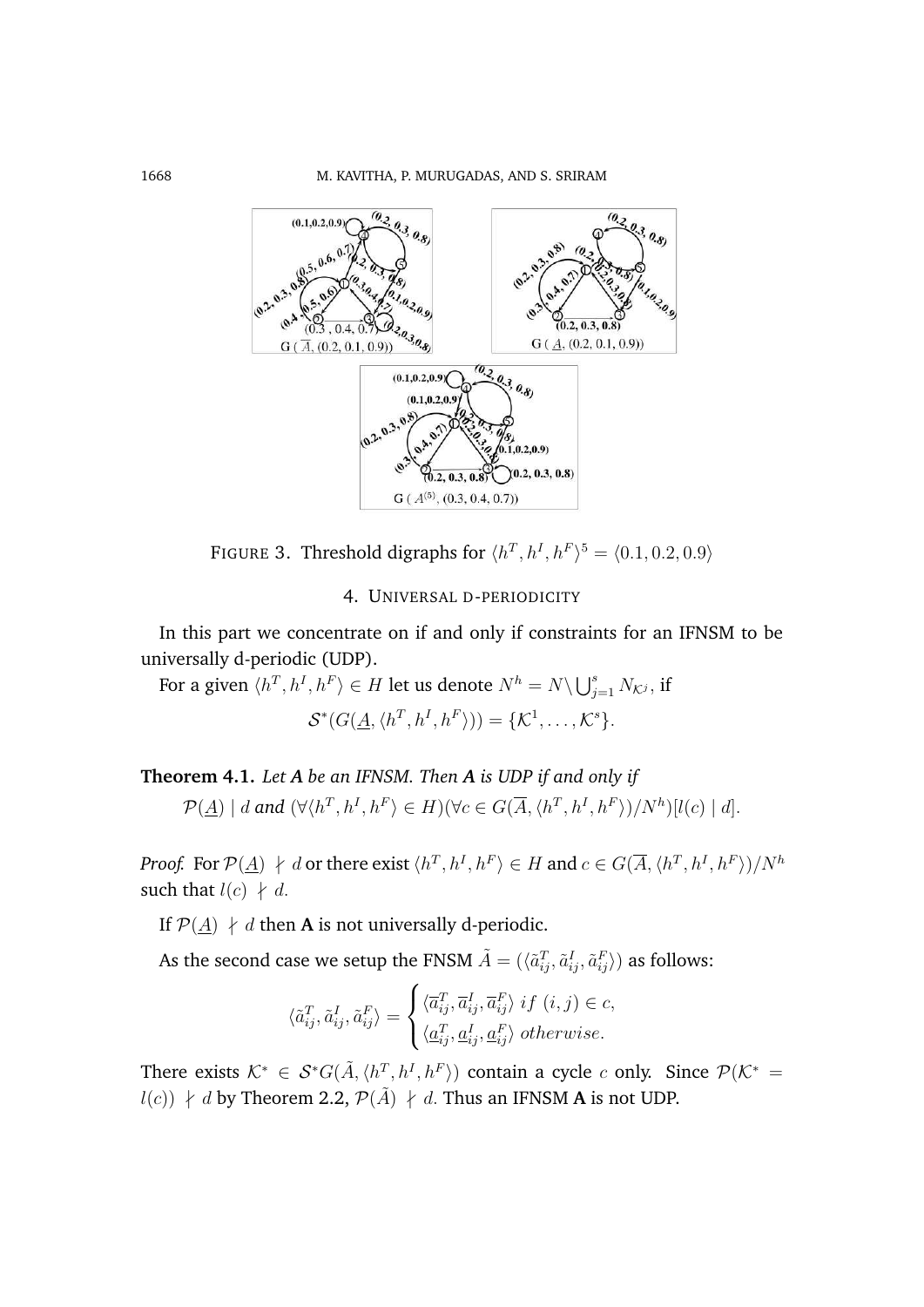Conversely if **A** is not UDP and  $\mathcal{P}(\underline{A}) \mid d$ . We show that there exists  $\langle h^T, h^I, h^F \rangle \in$ H and  $c \in G(\overline{A}, \langle h^T, h^I, h^F \rangle)/N^h$  such that  $l(c) \nmid d$ .

If **A** is not UDP then there exists  $A \in \mathbf{A}, \langle h^T, h^I, h^F \rangle \in \mathcal{N}$  and  $\mathcal{K} \in \mathcal{S}^*(G(A, \langle h^T, h^I, h^F \rangle))$  such that  $\mathcal{P}(\mathcal{K}) \neq d$ . Further  $\mathcal{P}(\underline{A}) \mid d$  implies  $N_{\mathcal{K}} \subseteq N^h$ . From  $\mathcal{P}(\mathcal{K}) \neq d$  implies that there exists a cycle  $c \in \mathcal{K}$  such that  $l(c)$  ∤ d. From  $G(A, \langle h^T, h^I, h^F \rangle)/N^h$  ⊆  $G(\overline{A}, \langle h^T, h^I, h^F \rangle)/N^h$  it follows that  $c \in G(\overline{A}, \langle h^T, h^I, h^F \rangle) N^h$ . Define  $\langle \tilde{h}^T, \tilde{h}^I, \tilde{h}^F \rangle$  as follows:

$$
\langle \tilde{h}^T, \tilde{h}^I, \tilde{h}^F \rangle = \begin{cases} \langle h^T, h^I, h^F \rangle^{(r)}, \; if \; \langle h^T, h^I, h^F \rangle \le \min_{i,j \in N} \langle \overline{a}_{ij}^T, \overline{a}_{ij}^I, \overline{a}_{ij}^F \rangle = \langle h^T, h^I, h^F \rangle^{(r)},\\ \langle h^T, h^I, h^F \rangle^{(k)} \; if \; \langle h^T, h^I, h^F \rangle^{(k)} \ge \langle h^T, h^I, h^F \rangle > \langle h^T, h^I, h^F \rangle^{(k+1)}. \end{cases}
$$

Since  $N^h \subseteq N^{\tilde{h}}$  and  $G(\overline{A}, \langle h^T, h^I, h^F \rangle^{(r)}) = G(\overline{A}, \langle \tilde{h}^T, \tilde{h}^I, \tilde{h}^F \rangle)$  implies

 $c \in G(\overline{A}, \langle \tilde{h}^T, \tilde{h}^I, \tilde{h}^F \rangle)/N^{\tilde{h}}$ .

Thus a cycle  $c \in G(\overline{A}, \langle \tilde{h}^T, \tilde{h}^I, \tilde{h}^F \rangle)/N^{\tilde{h}}$  exists such that  $l(c) \nmid d$ .

Notice that Theorem 2.2 implies that the computational complexity of a procedure based on checking all cycles in  $G(\overline{A}, \langle h^T, h^I, h^F \rangle)/\tilde{N}$  can be exponentially large. The efficient algorithm for the interval circulant matrices is suggested in [12].

### 5. CONCLUSION

In this paper the authors presented d-periodicity of fuzzy neutrosophic soft matrices (FNSMs) with interval fuzzy neutrosophic soft matrices (IFNSMs).

#### **REFERENCES**

- [1] I. AROCKIARANI, I.R. SUMATHI: *A fuzzy neutrosophic soft matrix approach in decision making,* JGRMA **2**(2)(2014), 14-23.
- [2] M. J. BORAH, T. J. NEOG, D. K. SUT: *Fuzzy soft matrix theory and its decision making*, International Journal of Modern Engineering Research, **2** (2012), 121-127.
- [3] M. KAVITHA, P. MURUGADAS, S. SRIRAM: *Minimal solution of fuzzy neutrosophic soft matrix*, Journal of Linear and Topological Algebra, **6** (2017), 171-189.
- [4] M. KAVITHA, P. MURUGADAS, S. SRIRAM: *On the* λ*-robustness of fuzzy neutrosophic soft matrix*, International Journal of Fuzzy Mathematical Archive, **2** (2017), 267-287.